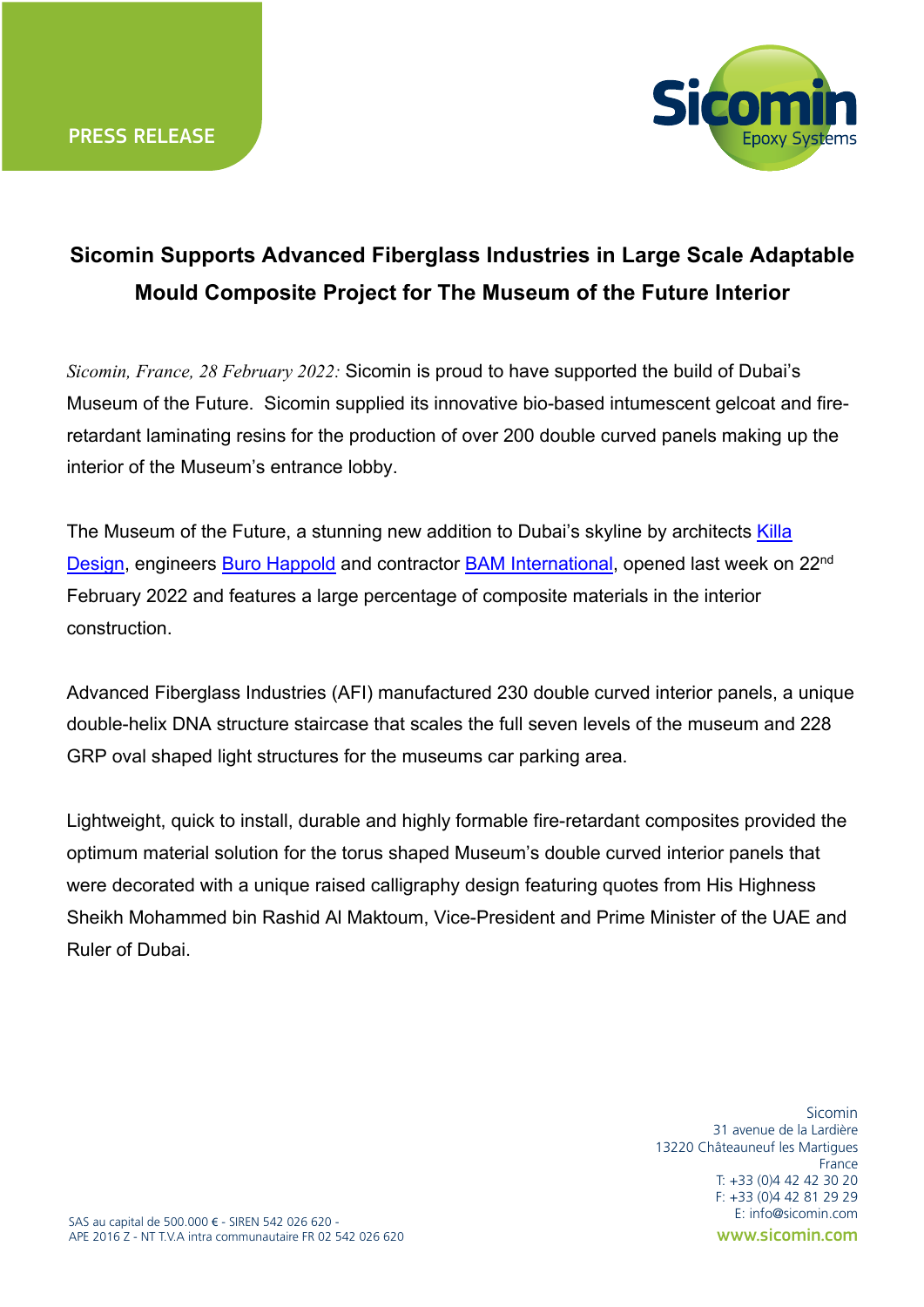



In a first of its kind for a large scale composite project, adaptable mould technology from Danish company Adapa, was introduced by Advanced Fiberglass Industries, Dubai (AFI) to ensure that the interior panels could be delivered in line with the project schedule. As well as allowing each unique panel shape to be rapidly configured without the machining of traditional moulds, the adaptive mould technology massively reduced waste generated in the moulding process, contributing to the building's low carbon LEED platinum credentials.

With a challenging structural and fire safety specification defined, Sicomin's bio-based SGi128 intumescent gelcoat and SR1122 fire retardant laminating epoxy were chosen for the panels, an additional advantage being that in addition to high fire properties, SGi 128 is also formulated with over 30% carbon from renewable sources, reducing the final carbon footprint significantly.

Sicomin worked alongside the panel manufacturer, providing technical support for the fire test panels and the initial Adapa moulding trials. As a result the high-performance fire-retardant material solution was approved by Dubai Civil Defence, as well as achieving Class A (ASTM E84) and B-s1,d0 (EN13510-1) classifications in the testing carried out by Thomas Bell-Wright.

"Sicomin's FR epoxy solutions gave us just the right balance of structural performance, processability and fire performance that we needed for the Museum's interior panels," commented Majid Akram Chaudhry*,* General Manager*,* AFI. "We were able to quickly dial in the new techniques required to use the materials on the Adapa moulds and the industrial scale up we needed to deliver the project on time was no problem for Sicomin to manage. As a result, we were able to increase the scope significantly and for the staircase and car park light fittings too."

## **Ends**

**Sicomin** 31 avenue de la Lardière 13220 Châteauneuf les Martigues France T: +33 (0)4 42 42 30 20 F: +33 (0)4 42 81 29 29 E: info@sicomin.com